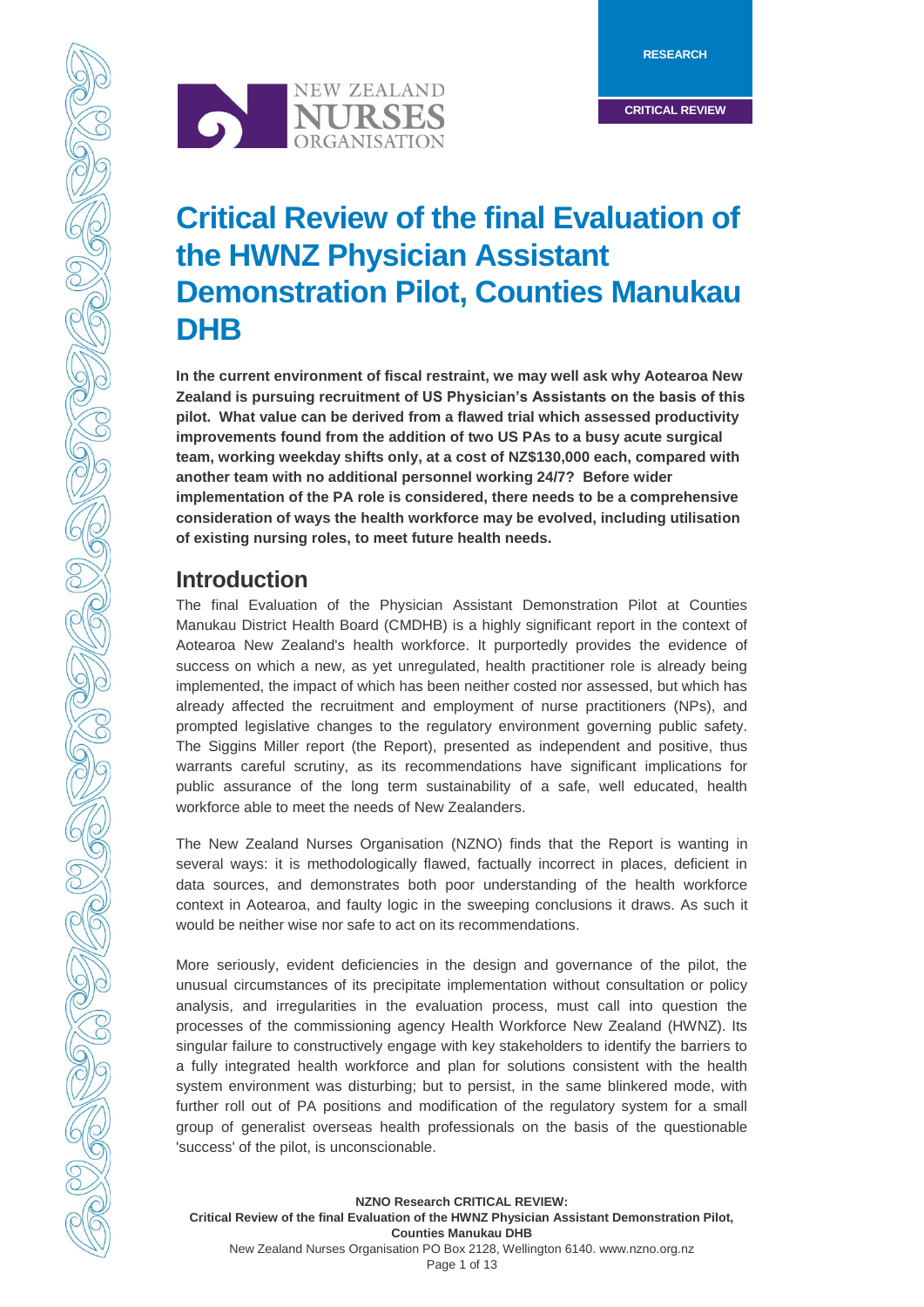The following tracks NZNO's experience of the implementation and progress of the pilot; it is not a mere recital of events, but an attempt to describe the context and way in which health workforce innovation is currently being implemented, in response to increasing sector concern about the lack of integrated long-term health workforce planning. This critique challenges HWNZ's actions with regard to the implementation of a Physician Assistant role in Aotearoa, though NZNO does not challenge the role *per se*. It advocates comprehensive consultation, collaboration and evidenced-based policy development in determining and planning for the most appropriate and sustainable health practitioner mix to meet New Zealand's future health needs.

### **Background**

Barely two months after the Medical Council of New Zealand (MCNZ) had put out a consultation paper on the *Regulation and Training of Physician Assistants*, in October 2009, the newly constituted HWNZ in a joint venture with the Auckland University of Medical and Health Sciences (AU) and the Northern Region DHBs (NRDHB) had decided on a plan for a medical model PA role in surgery to be piloted at CMDHB. Since PAs are neither trained nor regulated in Aotearoa, the PAs would be recruited from overseas. The MCNZ's consultation paper had emerged from discussion initially in response to a lawyer's request, subsequently denied, that the MCNZ register a registered nurse (RN) as a PA. In its submission (NZNO, 2009), NZNO congratulated the MCNZ on beginning what it anticipated would be a considered national debate on the value of creating new roles such as the PA role, versus extending or further developing existing roles, given New Zealand's limited resources. It should be noted that the consultation paper directed discussion of the PA role to its consideration for International Medical Graduates (IMGs) unable to gain registration as doctors, the exploration of which NZNO gave cautious approval to, subject to developing a PA training programme.

At that time the PA role was well established in the United States, being developed in the United Kingdom, and piloted in Australia where training courses had been established in Queensland and South Australia. However, there had been no exploratory research or policy work in Aotearoa, no preliminary engagement with the health sector, comparative studies or financial analysis, and there was no training, education or regulation for PAs whose role was outside the experience of most health practitioners.

By contrast, there was a substantial and consistent evidence-base for the large body of government policy and strategic documents (see NZNO Manifesto, 2011) supporting expanded roles and deployment for RNs and NPs, and for the regulation of advanced paramedics (AP), who are a significant source of PAs in the US. All three roles, which to some extent overlap the PA scope, are well established and supported in the New Zealand health system. Professional input from these practitioner groups, and the associated regulatory, educational and other practitioner agencies, could fairly be expected to be germane to the potential introduction of PAs, for which there is more than one model.

Barriers preventing nurses working to the top of their scope were well documented and progress towards removing them to allow, for example, NPs to work as authorised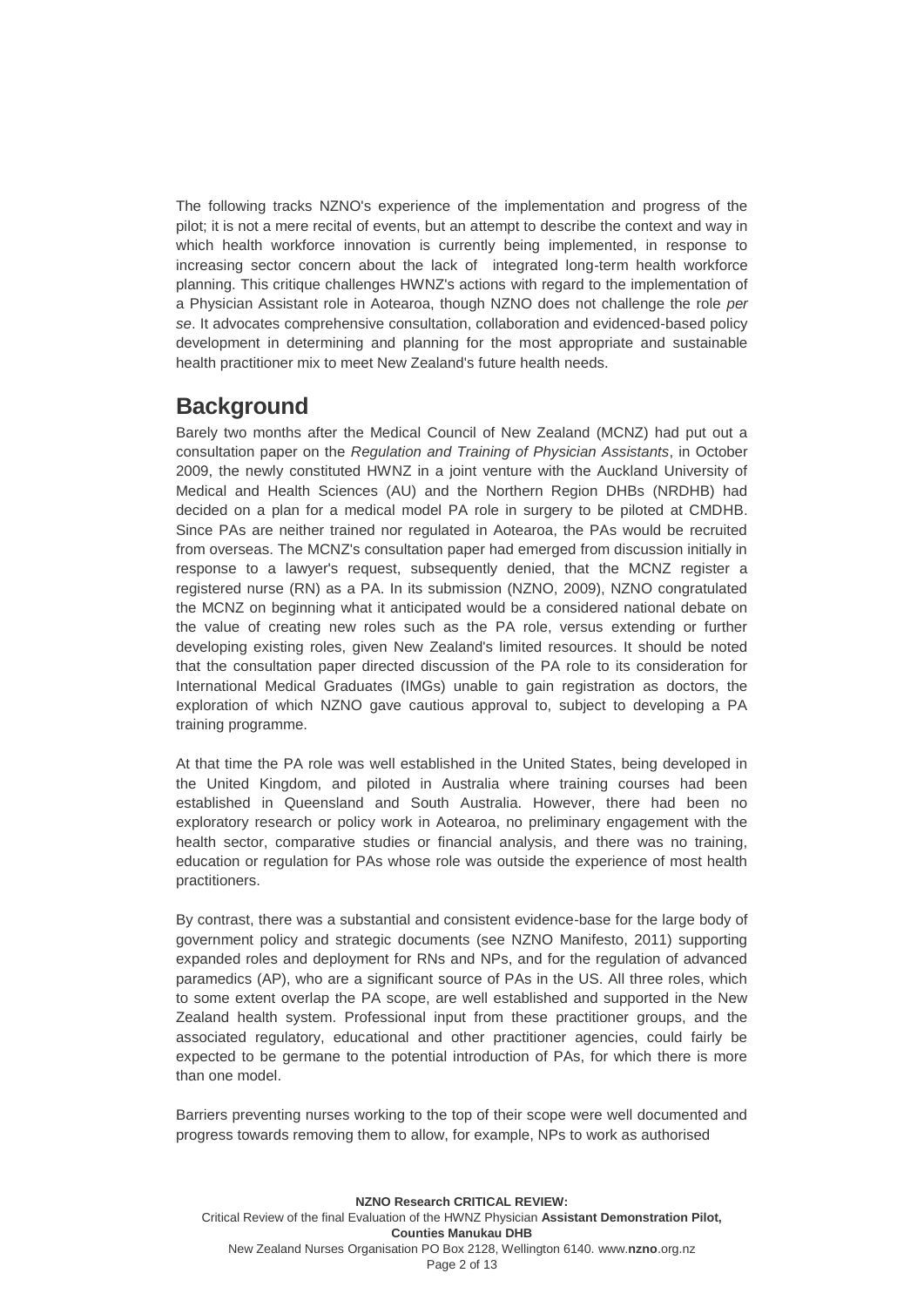prescribers and implementing expanded practice for nurses, had been proceeding slowly, as had the regulation of APs.

#### **The Pilot**

NZNO rejected the PA pilot proposed by CMDHB – the first official notification that this role was being considered - and, along with others, expressed serious reservation about its value, as such a pilot could not determine the full costs of training and regulating PAs (or continuing to recruit them from overseas), nor the comparative value of utilising existing roles (NZNO, 2010a). Ironically, the pilot's plan to utilise the PA in pre-admission clinics mirrored the requests for nurse-led preadmission clinics which had been consistently turned down by CMDHB, yet the opportunity for a comparative study was ignored.

#### **Governance**

A month later, NZNO had a brief opportunity (in spite of HPCAA requirements for full and proper consultation with appropriate professionals and colleges, consultation at every stage has been characterised by inappropriately short timeframes) to respond to NRDHB on the Governance documents for the pilot. Several issues were identified including concerns with patient consent; the legitimate interface and protocols for diagnostic testing, ordering blood products, and administering medication; lack of PA registration; assigned activities overlapping the junior doctor role and training, lack of nursing representation on the Regional Governance Group (RGG) though the role required close interface with nursing staff, and the absence of a comprehensive assessment of workforce capacity and future needs before introducing this new cadre of health worker (NZNO, 2010b). It was also noted, presciently as it turns out, that appropriately qualified and credentialed NPs were approved by the Royal Australian and New Zealand College of Radiologists (RANZCR) to refer for diagnostic testing and that local protocols and guidelines had been developed detailing the precise circumstances under which an NP could request radiology. NZNO advised that the same requirements should be made of PAs. Radiologists would later identify the inadequate preparation of PAs for diagnostic testing i.e. training and certification, as a major reason for their dissatisfaction with the pilot.

#### **Life Extinct**

Interestingly, the governance documents did not identify that PAs would be able to pronounce 'life extinct', a barrier to efficient and humane practice that nurses, particularly NPs in rural practice, face. Under legislation for Death Certification, only doctors may certify death but, by arrangement with the Coroner's Office and New Zealand Police, APs are also authorised to certify life extinct for which protocols have been established. It is not clear how changes to the law were facilitated to allow unregulated PAs, without knowledge or experience of Aotearoa tikanga in this sensitive area, to certify life extinct, when even expert and experienced New Zealand nurses may not.

In spite of inadequate and selective consultation, enough ''flags' had been raised at this point to encourage caution and to warrant significant changes to the pilot if it were to fulfil its principal purpose of determining the value of PAs in Aotearoa. Instead it was proceeded with virtually unchanged and two US PAs on salaries of US \$90,000 (NZ \$130, 000) were appointed as supernumeraries, working the week day shifts in the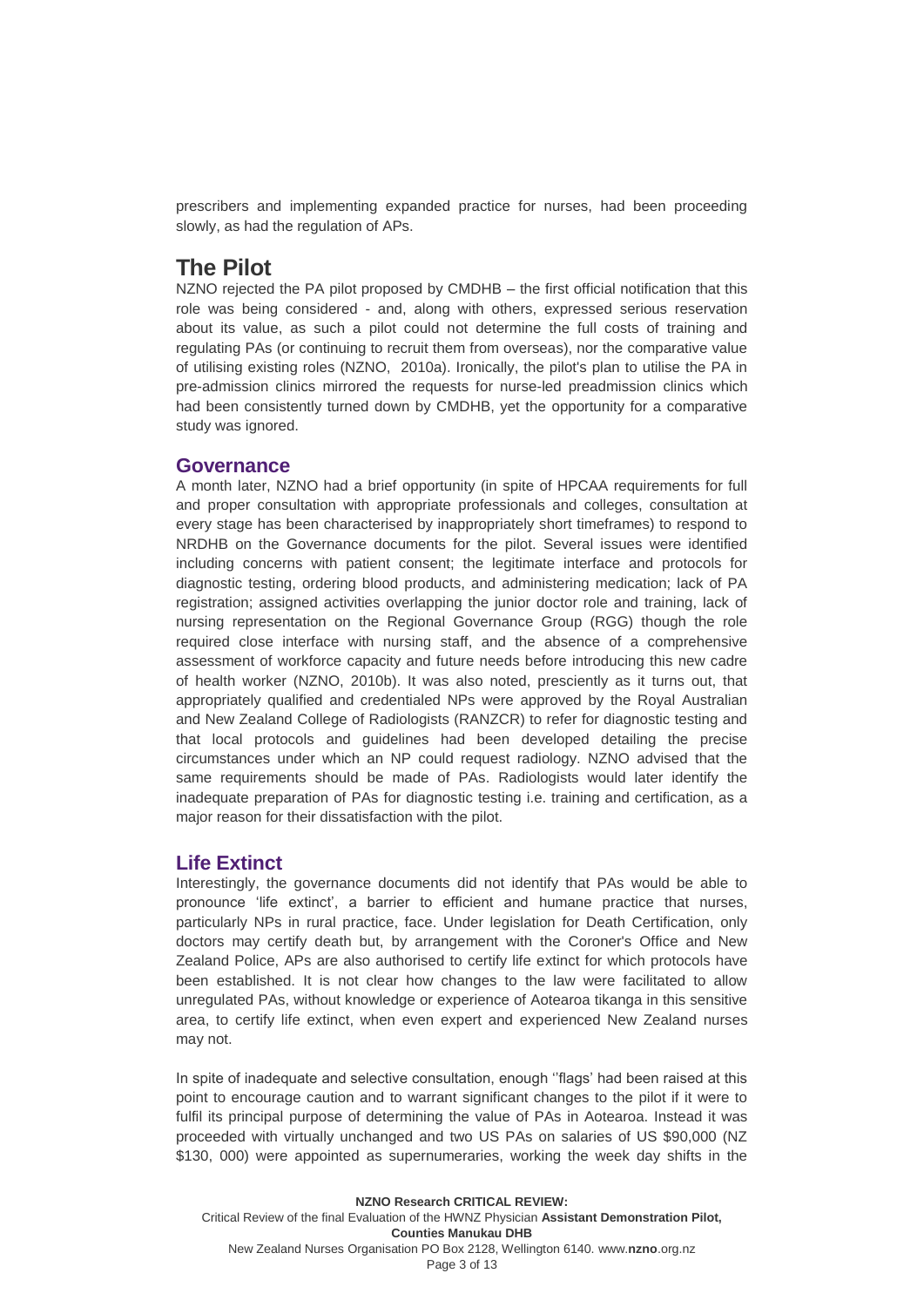acute surgical wards at CMDHB i.e. as extra staff covering largely planned elective surgery. The performance of the team with PAs was to be evaluated against a team with *no* added staff, working in acute surgery around the clock - '24/7'.

#### **Formative Evaluation**

A letter dated 15 June 2010 from HWNZ announced that a contract with Pam Oliver Ltd had been signed to evaluate the one year "Physician Assistant Trial and Evaluation". To ensure the "*opportunity for input into the evaluation*" HWNZ invited contributions by the following week, 21st June 2010, declaring at the same time the extraordinary prerogative that "*the requirement that the evaluation be independent means that the scope will be determined ultimately by the evaluator and HWNZ*".

Following an in-depth interview, in which NZNO again noted that the pilot was not fit for purpose for the above reasons, NZNO was confident that the evaluator had a good understanding of the nursing issues identified in relation to the pilot and its evaluation, and would be kept informed of progress. The potential for further rollout of the PAs until the model had been tested and evaluated, was strongly rejected and the need for regulation of PAs in light of the initiation of diagnosing and treatment, reiterated.

The limitations of the trial were indeed evident, and these were duly reported in the formative evaluation by Pam Oliver Ltd. which identified a number of caveats and concerns, notably that far more work was needed before roll out of the initiative, and hinted that the trial lacked appropriate high level direction and governance. For example:

*"This report summarises the findings on the establishment and early implementation phases of the Trial and the first three months of the PAs' experience. As such it is not intended to provide substantial information on the impacts or outcomes of the Trial."*

*... the period was "not a fair test" of the PAs' impact on workflow and productivity.*

*The impacts of the Trial overall "were to be reported comprehensively" in the summative evaluation.*

*"Stakeholders identified a number of issues in the Trial's implementation which had the potential to cause significant problems, including several that still need to be addressed, some urgently if the Trial is to demonstrate what it was intended to within the remaining pilot period. These mostly focused on: the absence of a clear set of goals for the Trial; insufficient strategic communications about the Trial; a disjointed induction for the PAs; a lack of structured supervision and mentoring; insufficiently structured PA role development; a loss of project management and governance application."*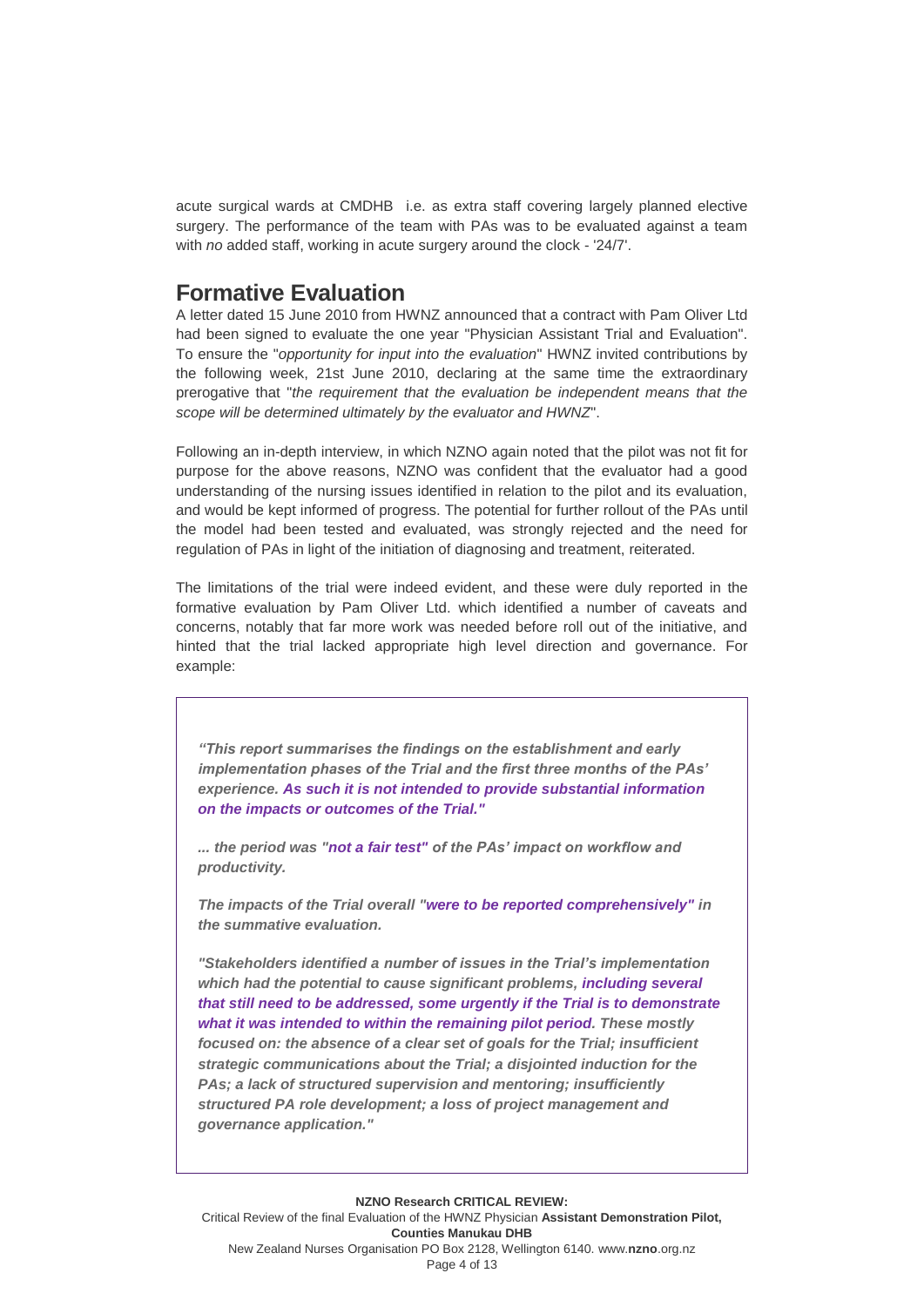And although participants gave a qualified yes to the question *Is the PA role suited to the New Zealand workforce?* The evaluation noted:

*"However, all evaluation participants felt that it was too early in the Trial to make any confident predictions about how well suited the PA role would be to primary care settings, and they were also cautious in their assessments of how valuable the PA role would be in non-surgical hospital contexts."*

The formative evaluation report was neither published nor distributed as anticipated in January 2011, and it was not until May 2011 that Ms Oliver, honouring her commitment to those she had consulted with, informed them that her contract had been terminated in January following the submission of the report, which remained unavailable. NZNO wrote to HWNZ expressing its concern, asking for the evaluation, and noting the need to repeat its consultation with the new evaluator, which did occur in due course. The evaluation was subsequently made available, but HWNZ offered no explanation for the irregular proceedings. In the absence of further information, it is difficult not to conclude that the less than glowing report pointing out the inability of the pilot to meet the aims must have been a motivating factor.

### **The Siggins Miller Evaluation**

Unusually, after a formative evaluation that was highly circumspect as to the design, governance and limitations of the trial, a highly positive summative evaluation followed.

Siggins Miller is an Australian consulting group, and, while the Trans Tasman Mutual Recognition Act 1997 (TTMR) evidences the synergy between Australasian workforces, there are key differences in health system structure, and the regulatory and cultural environments, which it is not always possible for tauiwi, to understand, acknowledge or respect. Nevertheless, the evaluation team for the pilot was highly qualified, had some experience of Aotearoa's health workforce and was able to consult with relevant stakeholders. It is therefore surprising that professional attitudes, abilities and relationships between health workforce groups should be misrepresented in the Report, and errors made in relation to regulation. The recommendation prioritising:

*"... removing the regulatory barriers to PAs practicing (sic) to the top of their license (sic)" (iv)*

when PAs are not regulated, and have no licence (scope) to practise to the top of, is a case in point.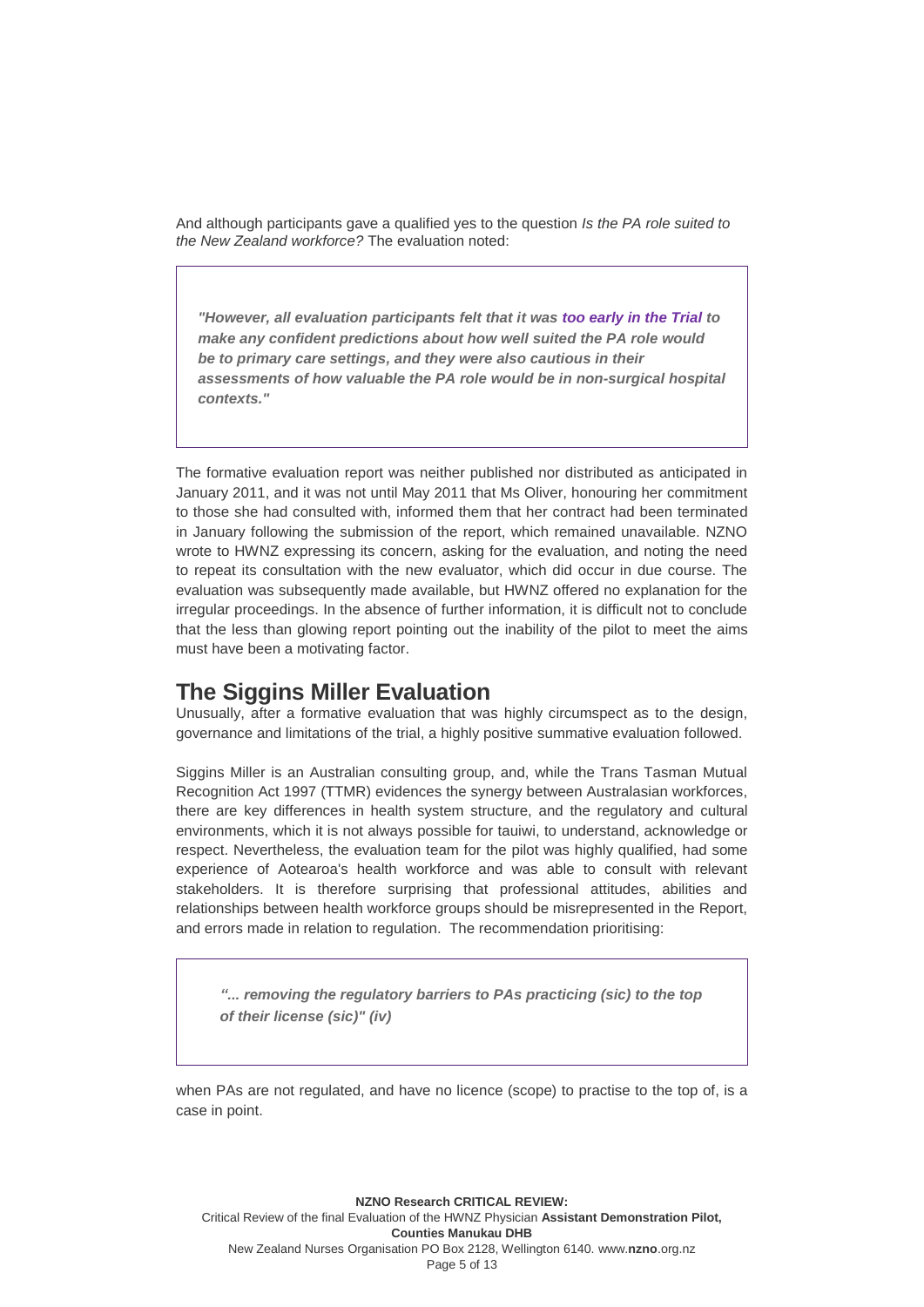Methodologically, the most serious flaws were the lack of mutual exclusivity between comparison groups and the lack of other suitable controls such as other supernumerary staff. Thus the only research question that could be, and was, answered conclusively and affirmatively, was *Can PA be useful and popular*? The answer to the salient question, however, *Are PA the most appropriate answer to New Zealand's growing staffing issues?* was not. While there is no doubt that the two PAs in the pilot involved were highly skilled, trained and valued by their colleagues, there is also no doubt that any trained, skilled, personable and professional supernumerary staff would have increased output, morale and job satisfaction, particularly as these staff were provided during a period of workforce shortages and increased demand. It is not possible to determine the best workforce model for the future without a full analysis of the costs of introducing a new role, and comparative studies, which the Report fails to mention.

Other methodological flaws included serious deficits in data sources, changes throughout the trial to the roles and activities, lack of a regulatory framework that would allow PAs to work to their training and scope, and the simultaneous introduction of other initiatives such as the patient discharge lounge which meant (as the researchers identified) that caution should apply to the interpretation of results. Certainly there are other early discharge strategies that have been implemented in New Zealand that have been very successful - nurse initiated discharges at Christchurch Hospital, for example, which could have illuminated this area, had the comparison been made. Also, while Program Logic models are entirely appropriate in this situation, it is less than satisfactory to impose a new framework *post-hoc*, eight months into a year-long trial.

The selective provision of supernumerary staff, and the timing of the trial, coinciding as it did with 11-25% house officer vacancies and unprecedented increased patient demand, is likely to have significantly influenced the qualitative results. Indeed it is highly unusual for such qualitative data to be presented in support of a claim for improved productivity and efficiency, which cannot be assessed when no data is presented about the vacancy rate in the two groups. The fact that house officers asked to be placed in the PA teams also raises possibilities of better retention and/or the best candidates being selectively placed in the PA teams. No evidence is provided as to whether the surgeons or registrars were also selectively for or against the PA, nor was any economic data provided.

An unaccountable omission, particularly in view of Aotearoa's leadership in the area of cultural competence, was the lack of any reference to the need for cultural awareness training for US PAs, who were working in an unfamiliar multi-cultural patient environment and health system, or whether it was provided and/or evaluated. That omission is even more serious in light of the proposed roll out of PAs in rural primary care positions. Also questionable was reliance on patient satisfaction reports - generally a weak indicator of patient outcomes - and the assessment that patients at CMDHB lacked the literacy to complete a written questionnaire. That is an extraordinary generalisation in an elective surgery environment and an inadequate justification for restricting evaluation of patient satisfaction to face to face interviews. Moreover, since any skilled, highly communicative extra time with patients and family is likely to be highly valued, it is hardly surprising that patients valued the PAs.

While Siggins Miller cannot be responsible for the views expressed by interviewees,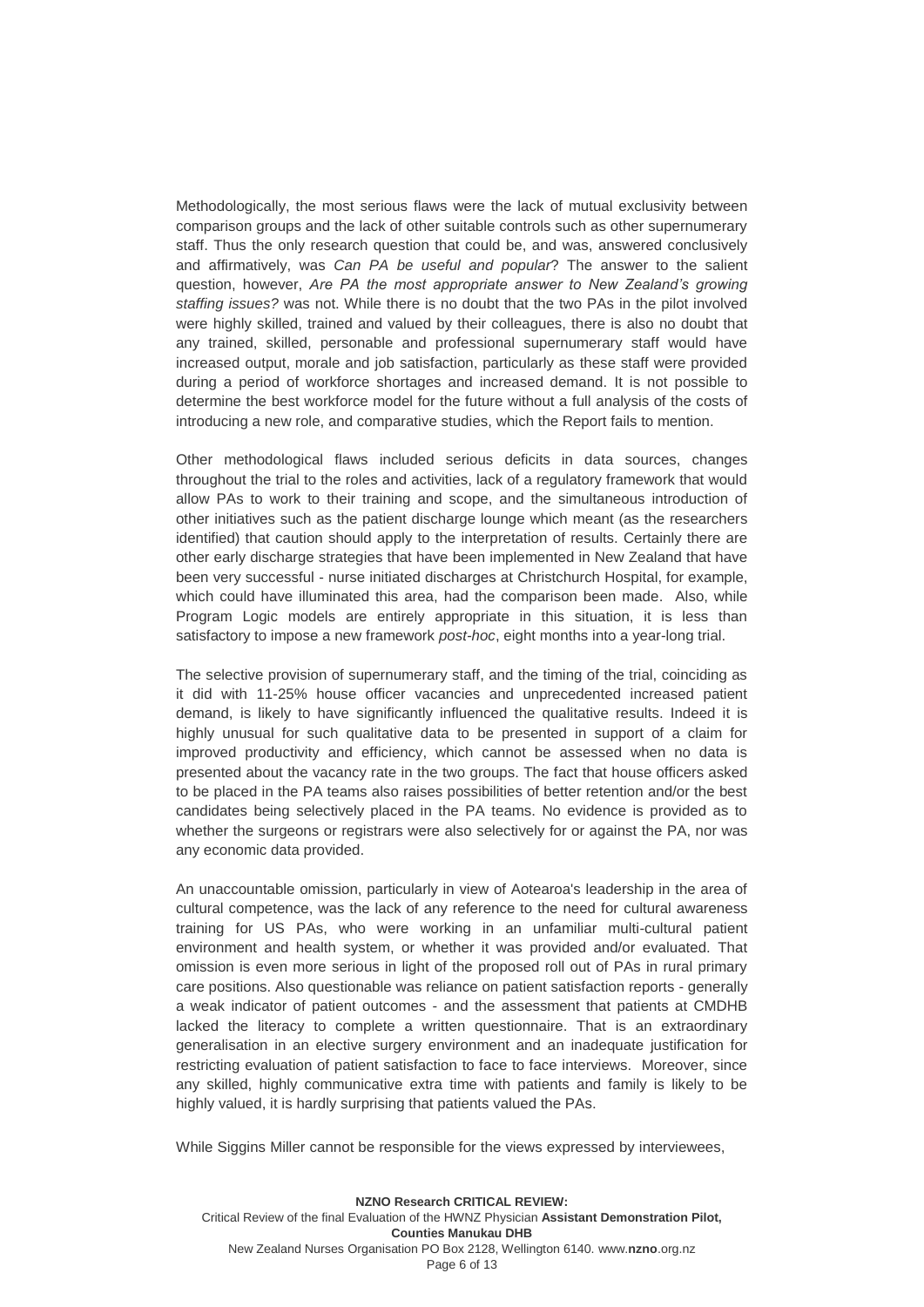it is accountable for the conclusions and recommendations presented in the seriously misleading Executive Summary, which does not reflect the body of the Report. It is entirely inappropriate, for example, to advise against utilisation of other workforce groups without a comparative trial in New Zealand, or to conclude from a selective trial of two PAs in a surgical ward that:

*"...this new role could be confidently introduced in a range of hospital settings including emergency departments, general medicines, acute, and elective surgery, paediatrics, orthopaedics, and preoperative assessment clinics" (iv)*

The "*global experience with PAs*" with which the above was prefaced was not borne out by the international literature review supplied, which largely echoes this experience, showing rushed, piece-meal and inconclusive 'evaluations' of the roles in other countries, followed by wholesale implementation.

The glib assurance that there is "*no need to further test this role as useful, safe and appropriate for New Zealand"* and dismissal of stakeholder concerns as *"being more about stakeholder management"* in no way reflects the sober caution implicit in the following:

*"...with the exception of those not directly involved with the PAs such as the New Zealand Nurses Organisation, the New Zealand Resident Doctors Association, the Association of Salaried Medical Specialists the Medical Council and the Director of Clinical Training at Auckland DHB, the consistent view of all those directly involved (is) that the positive outcomes of this trial could be attributed specifically to the training of the PAs." (p18)* 

And again:

*With the exception of nursing and medical stakeholder groups and the radiology consultants, interviewees felt conducting further trials was not necessary... (p25)*

What possible justification can there be for marginalising the concerns and considered advice of all the major health workforce organisations (and other key stakeholders) who

**NZNO Research CRITICAL REVIEW:** Critical Review of the final Evaluation of the HWNZ Physician **Assistant Demonstration Pilot, Counties Manukau DHB** New Zealand Nurses Organisation PO Box 2128, Wellington 6140. www.**nzno**.org.nz Page 7 of 13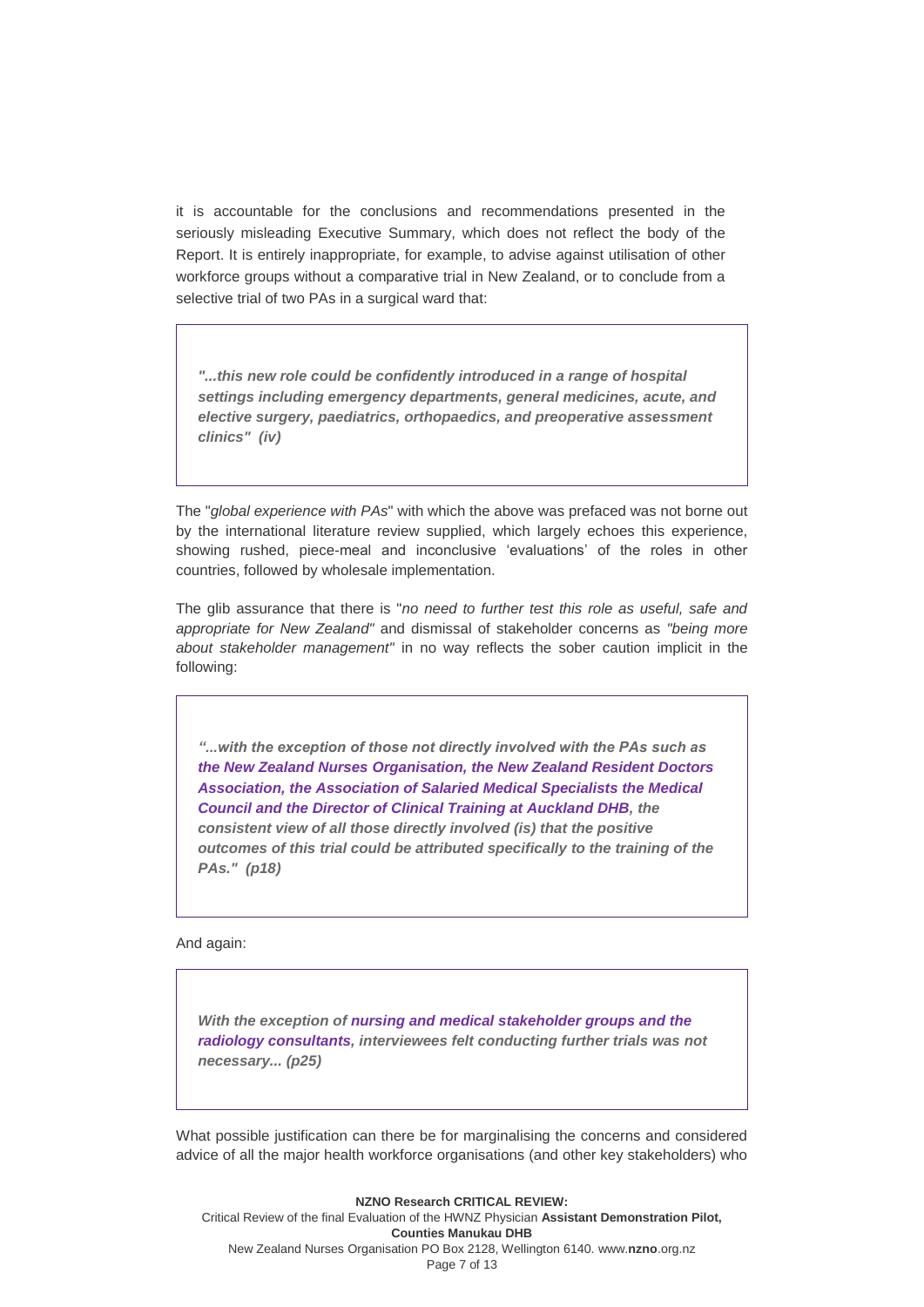have a fundamental interest in public safety, and who have the experience, knowledge and capacity to review the pilot in the context of current and future workforce development in favour of the subjective assessment of the trial participants and a handful (four) of in-patient face to face interviews? The precedence given to the views of the very limited number of individual participants, including the PAs and the pilot developers who had an interest in the outcome, over the concerns of the sector as a whole is disingenuous and misleading.

It is one thing for a participant to attribute resistance from the medical profession as a reason for the low uptake of NP roles, for example; it is quite another to fail to balance that opinion with well established facts, in this case the numerous legislative, funding, employment and regulatory barriers to the full utilisation NPs (and RNs). Ironically these are much the same barriers to PAs identified by the Report, although, as noted, some of these barriers were waived for the PAs in the pilot. Similarly, sweeping assertions like the following lack credibility, because they are made in the absence of robust discussion as to whether another skilled clinician in a high level support/link role could have achieved similar positive outcomes, and demonstrate a poor understanding of the education and regulatory frameworks governing nursing.

*"To have the same impact on productivity, efficiency, continuity of care, patient satisfaction and outcomes, nurses would have to do a full two year post graduate PA course where they would receive training in the medical model, the factor thought to be largely responsible for the improvements noted at Middlemore. "(v)*

Nurses are presented as not having a biomedical framework i.e. in assessment skills and diagnostic reasoning, though in fact, advanced assessment skills training for nurses uses the medical systems approach to patient assessment. Similarly, the medical approach underlies NPs clinical reasoning/ decision-making and prescribing papers: diagnostic reasoning is the primary assessment made during a NP *viva*.

The Report reflects very badly indeed on the state of interdisciplinary collaboration and health workforce culture in the pilot sites. Without detailing the aspersions cast on health surgeons' ability to communicate with patients, NPs' ability to assess whether patients were acutely unwell, or the credibility of junior doctors who, having experienced working with PAs, now intend to pursue training in Australia (the latter proffered, with admirably circular reasoning, as a reason why more PAs are needed as they increase the risk of junior doctors leaving), NZNO would strongly dispute that the individual views expressed are an accurate reflection of prevailing attitudes and relationships in the health workforce. Doctors, nurses, specialists and allied health workers share evidence-based education, are bound by ethical standards to respect and value each other's work and work together collaboratively. The culture described is an issue for CMDHB - as, incidentally, is infection control - and does not evidence the national need for a new cadre of worker.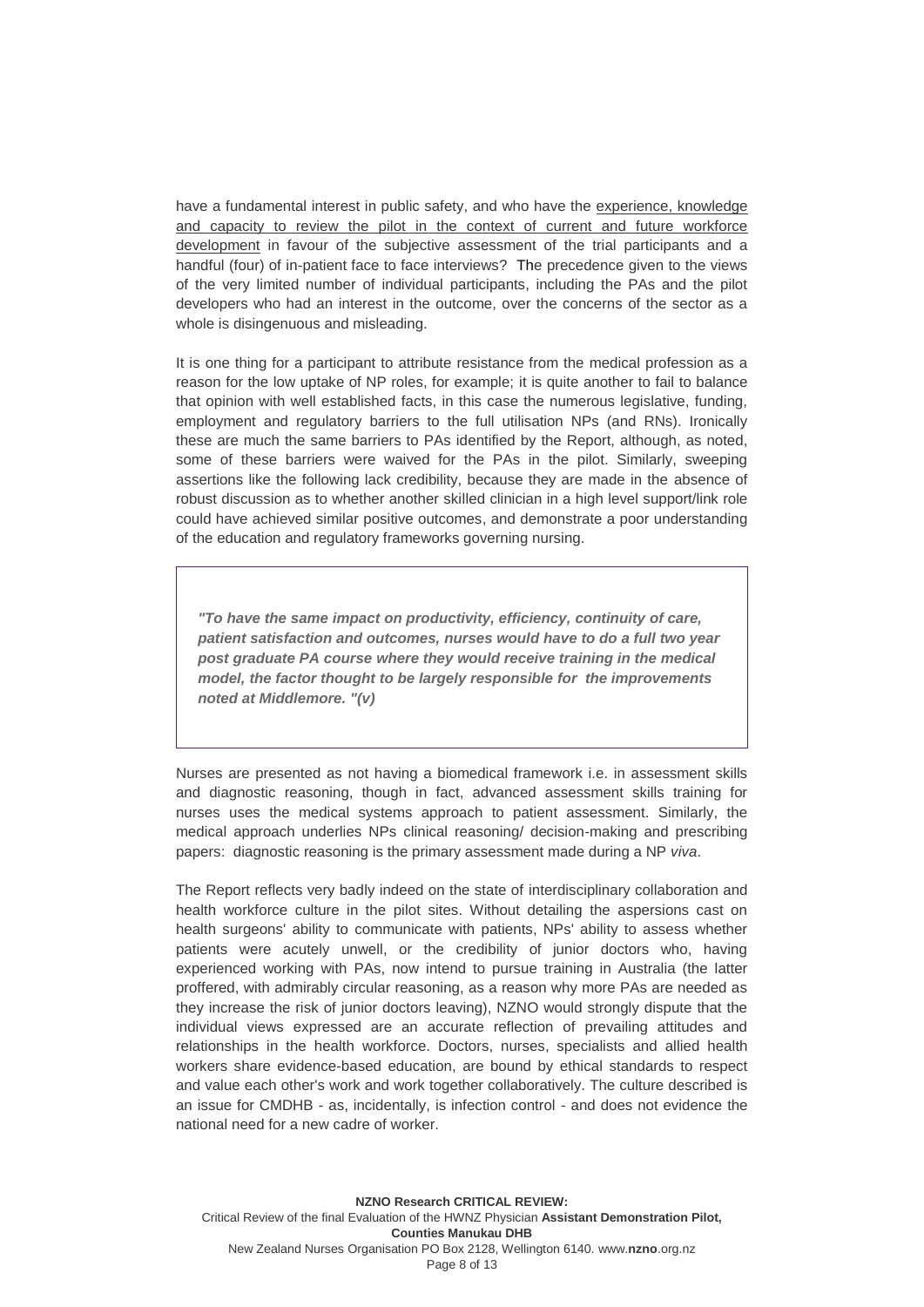The factors considered essential in producing positive outcomes in the trial are identified as shared understanding, proactive response rather than operating under protocols, and effective intermediaries between nurses and doctors. The positive impact generated by having the PA as a constant within the team to mitigate the disruption caused by the three monthly cycle of house surgeon change and six monthly Registrar change (which is real), indicates the need for a new linking role which *may* be best filled PA, or an NP, or an advanced practice nurse. There is nothing to prevent an advanced practice nursing position being established for this role immediately (and at less cost than the PA pilot) and seeing over time if the outcomes would be similarly positive.

A fundamental misunderstanding of New Zealand medicines regulation - curious given the emphasis on PA prescribing - is evident from the incorrect assertion that MCNZ had "given permission" for the introduction of "protocol-based prescribing" (p23) for which there is no prescriber category. Prescribing is governed by Medicines legislation, not the MCNZ. It is somewhat disquieting to reflect, however, that misunderstanding may have stemmed from discussion/assumptions around the new category of 'delegated prescriber', unexpectedly introduced in the recent Medicines Amendment Bill; it would be a serious breach of protocol and trust indeed if an international consultancy company were privy to information about upcoming medicines legislation before the New Zealand Health sector had an opportunity to consider it. There had been no consultation on the delegated prescriber category - to which considerable opposition has since been expressed - before the bill was introduced, and it is a long way from enactment, so the Report's identification of protocol prescribing as a 'possible solution' to enabling PA prescribing lacks currency.

Finally, and in view Scotland's experience of the difficulties of attracting and retaining US PAs because it could not match pay and employment conditions, it is significant that neither of the PAs remained, even though they were offered employment. The cited reason – the constraints on their role and lack of prescribing ( p29) - is illuminating, and well understood by NPs who continue to experience the same barriers, though, significantly, the parallel was not drawn. Since it is highly unlikely that Aotearoa will continue to offer salaries commensurate with the US\$90,000 i.e. NZ\$130,000 for this generalist role, the risk of a high turnover of PAs is one that the Report should have considered, along with the vulnerability that comes with dependence on overseas recruitment.

In summary, this was a demonstration, not a trial or pilot for a fully evolved workforce strategy. Supernumerary, skilled staff mitigated against "huge pressures" due to staff shortages and increased patient load. The results, such as they were, cannot safely be extrapolated outside the confines of the elective surgical arena in a DHB (certainly not into rural primary care). The economic, employment and training costs for PAs and other medical staff, and the projected salaries and regulatory changes required to attract or retain US trained PAs over the period of time it will take to establish here, compared with the same considerations for existing roles, should have been carefully factored into the policy analysis and decision-making surrounding this new role before it was trialled. The confidence of the vast majority of the health workforce will have to be re-gained by real and appropriate consultation and truly independent and robust research, rather than be "managed", "led" and "changed" to push through these developments.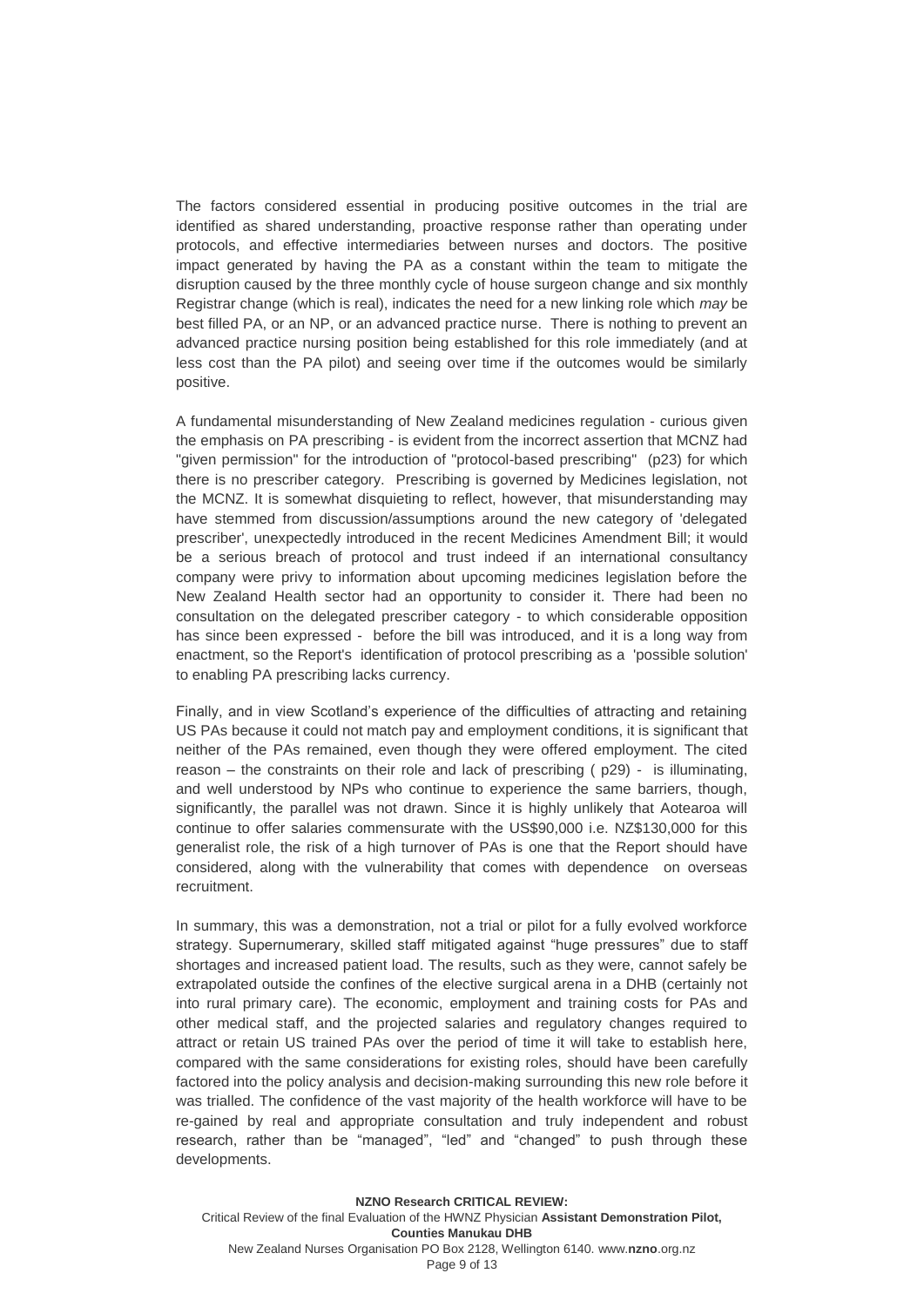### **Post Evaluation**

Since the pilot, but without warning and well before the evaluation was released, NZNO became aware through various informal channels, including the media, that new PA positions were being funded by HWNZ at Midlands Health Network. The PA positions in rural primary health care - for which funding for NPs had been turned down - are entirely untested in Aotearoa and highly skilled and experienced locally-trained NPs are being overlooked in favour of foreign recruits for an unregulated role the need for which has not been established.

Prior to the publication of the evaluation, NZNO, on the recommendation of MCNZ, approached HWNZ's newly appointed Senior Project Manager for the PA pilot, Priyesh Tiwari and met with him and US PA consultant Professor Ruth Ballweg, Washington University, Seattle, and outlined our concerns. Professor Ballweg wholeheartedly endorsed NZNO's view that the PA role, like any new workforce role, cannot be transplanted from one health environment to another, but rather needs careful planning, comprehensive sector engagement and evidence to develop the most appropriate model. She also spoke of the synergy between PAs and NPs in the health environment she worked in, and interdisciplinary education. In the interests of genuine collaboration to find the best workforce models for Aotearoa, NZNO recommended her to Nursing Council's attention. Subsequently, NZNO has been invited to participate in the development of further PA and comparative pilots.

### **Discussion**

Throughout the PA Pilot/Demonstration/Trial, the level of consultation, policy development, communication, transparency and planning around the PA role has been grossly inadequate. NZNO welcomes innovation, and has consistently welcomed discussion, data collection, modelling, and analysis which would inform urgently needed planning to address future health workforce needs, including consideration of the PA role. Increasing health demand will inevitably exacerbate current workforce shortages, and our over-reliance on internationally qualified health practitioners, loss of locally trained graduates and limited resources can only be mitigated by the careful introduction of innovation within the context of long-term strategic workforce planning.

In spite of the strong reservations expressed by *"nursing and medical stakeholder groups"* and the evident inadequacies of the both the pilot and the evaluation, HWNZ continues to present the PA pilot as independent and positive:

*"The final evaluation report of the first Physician Assistant demonstration has been published on our website. The final evaluation report found that PAs had a positive impact on the existing workforce, theatre efficiency, productivity, speed of treatment, continuity of care and patient satisfaction. The report also found that the PAs did not compromise patient safety and that the results of this demonstration are fairly generalisable to other settings and specialties. The final evaluation report recommends HWNZ look at the role of PAs in high demand areas like rural*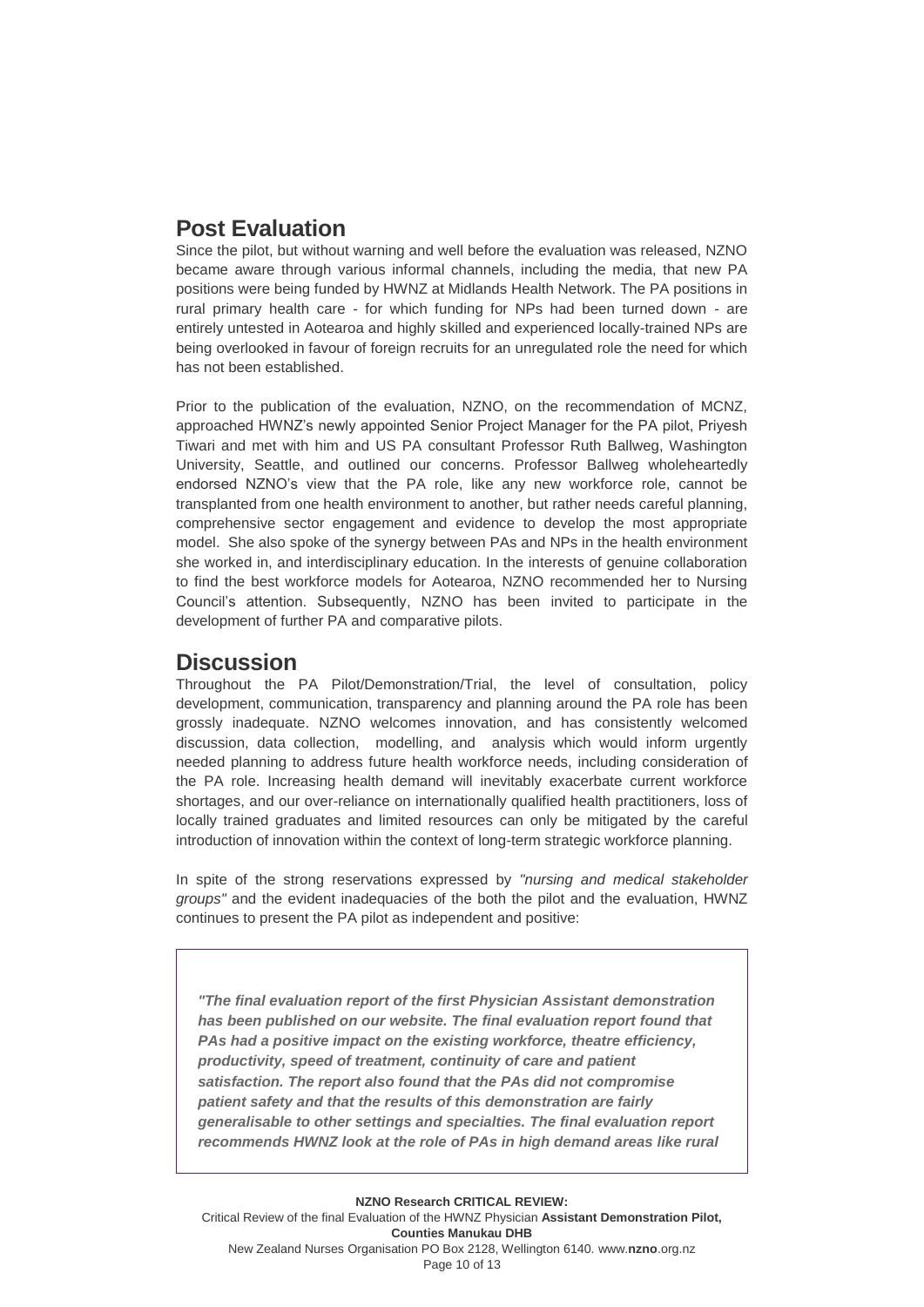*or primary care settings, assess demand for the role, create a well organised induction programme, establish a PA training programme, and work towards removing regulatory barriers for PAs to practise at the top of their scope."*

**HWNZ Stakeholder Bulletin, March 2012**

It prematurely plans further rollout, regardless of the far reaching and significant change to health care in New Zealand, requiring as it does legislative and educational change.

In this context we note the new prescriber categories - temporary and delegated introduced in the long-awaited Medicines Amendment Bill (April 2012) which also proposes NPs as authorised prescribers. In retrospect, it seems likely that these newly proposed prescriber roles were developed for the purpose of fast-tracking PAs authority to prescribe, in anticipation of the role being introduced, and before it was regulated. It is somewhat sobering to observe the speed and ease with which fiscal, regulatory, and employment barriers to the introduction of the PA role for foreign recruits, the needs and costs of which have not been established, have been removed, in comparison to the persistence of barriers to nursing innovation.

Whilst HWNZ's zeal in cutting though 'red tape' to fast-track innovation is admirable in one sense, it is also carries a high risk of compromising frameworks that ensure public safety and the quality of the health workforce. The PA role initially mooted by CEO chair Professor Gorman was envisaged as an unregulated role, an unworkable contravention of the HPCAA, subsequently dropped (College of Nurses, Aotearoa meeting, Wellington 2009).

The continued failure of HWNZ to consult comprehensively, develop robust problem identification and documents, undertake comprehensive and detailed evaluations which are reported accurately has seriously undermined stakeholder trust. HWNZ has been seemingly impervious to many efforts by the sector to constructively engage with and influence health workforce planning. Far from indicating protectionism, the lack of critical stakeholder support for the imposition of the PA role, reflects widespread concern that a flawed evaluation of a limited demonstration is being used to implement change for which there is little evidence or support.

#### **Conclusion**

The central question that NZNO asks is: *What is the best mix of professionals to meet the health need of the population in the future?* This requires identification of the workforce gaps and issues and then consideration of the range of options available - a process that requires inclusive engagement with various stakeholders including representative associations for the various health professionals. It is during this process that consideration can be given to whether existing health practitioner roles and /or funding models are, or can be, developed or realigned to meet future need, and if not, whether new roles such as the PA role are suitable, sustainable and sufficiently flexible to meet identified gaps in a country with relatively small population.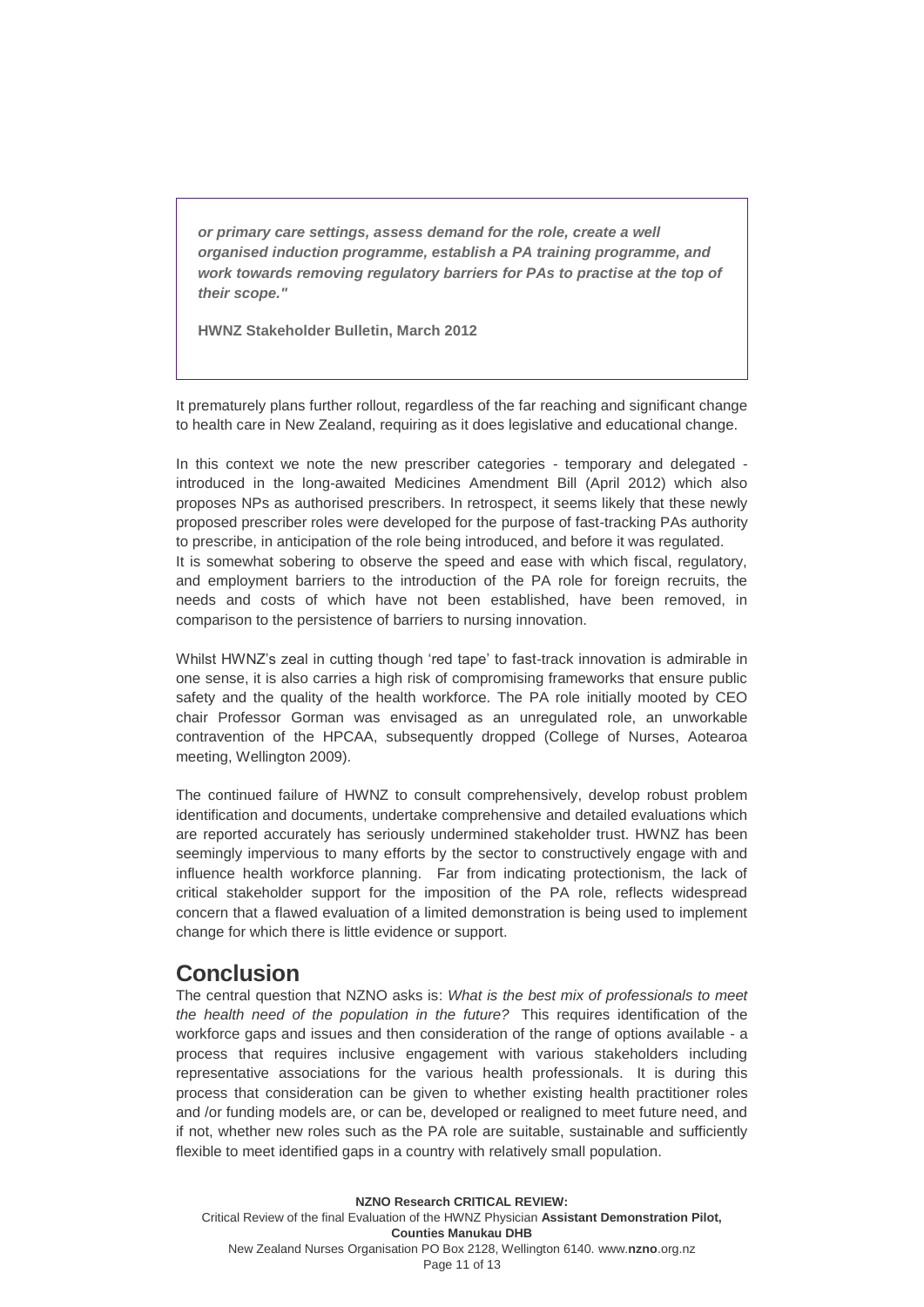NZNO does not support further roll out of the PA role, particularly into primary care on the strength of a limited demonstration in a surgical context. However, as it appears the next PA 'pilot' will go ahead regardless, and will, again, not include a comparative study but rather *"be more like a observational study of collaborative approach to primary care"* (Tiwari, 2012), full and credible exploration of the following is essential if the intention is to genuinely pilot the role, rather than pursue a predetermined course of action:

- the costs of establishing and maintaining a PA education programme and the minimum numbers that would be required;
- comparison of position/role descriptions;
- identification of similarities and differences in patient allocation and management between the PA and the NP;
- referral rates to the GP: and
- the impact on practice nursing role, both in its scope and on inter-professional communication.

NZNO strongly urges HWNZ to engage widely with the sector on problem identification and discussion on the range of options to address these issues. Decisions on the future workforce need to take into account a full cost/benefit analysis of all the options to inform sensible decisions for the future health workforce mix; Aotearoa New Zealand is a small country and a sustainable and largely home-grown health workforce should be our aim in meeting future population health need.

#### **References**

New Zealand Nurses Organisation. 2009. New Zealand Nurses Organisation Submission to the Medical Council of New Zealand on the *[Regulation and Training of](http://www.nzno.org.nz/Portals/0/Docs/Activities/Submissions/2009-10%20MCNZ%20on%20Physician%20Assistant%20Regulation%20Training%20NZNOSub.pdf)  [Physician Assistants Consultation Document](http://www.nzno.org.nz/Portals/0/Docs/Activities/Submissions/2009-10%20MCNZ%20on%20Physician%20Assistant%20Regulation%20Training%20NZNOSub.pdf)*. 2009. Wellington: New Zealand Nurses Organisation.

New Zealand Nurses Organisation. 2010a. New Zealand Nurses Organisation Submission to the Counties Manukau District Health Board (CMDHB) on the *Proposal to undertake a Pilot of Physician Assistants in Surgery at CMDHB*. 2010 Wellington: New Zealand Nurses Organisation.

New Zealand Nurses Organisation. 2010b. New Zealand Nurses Organisation Submission to the Northern Region District Health Boards on the *Governance Documents – Pilot of Physician Assistants in Surgery at CMDHB*. 2010. Wellington: New Zealand Nurses Organisation.

New Zealand Nurses Organisation. 2011. New Zealand Nurses Organisation Manifesto Election 2011. Wellington: New Zealand Nurses Organisation

**Date adopted:** June 2012 **Correspondence to:** nurses@nzno.org.nz **Principal author:** Marilyn Head, Policy Analyst (BA,DipTchg,MSc) Dr Leonie Walker, Researcher (BSc MSc PhD) and Susanne Trim, Professional Services Manager(RN ADN BA PGDip PGCert)

#### **Mission statement**

NZNO is committed to the representation of members and the promotion of nursing and midwifery. NZNO embraces Te Tiriti o Waitangi and works to improve the health status of all peoples of Aotearoa/ New Zealand through participation in health and social policy development.

**NZNO Research CRITICAL REVIEW:** Critical Review of the final Evaluation of the HWNZ Physician **Assistant Demonstration Pilot, Counties Manukau DHB** New Zealand Nurses Organisation PO Box 2128, Wellington 6140. www.**nzno**.org.nz Page 12 of 13